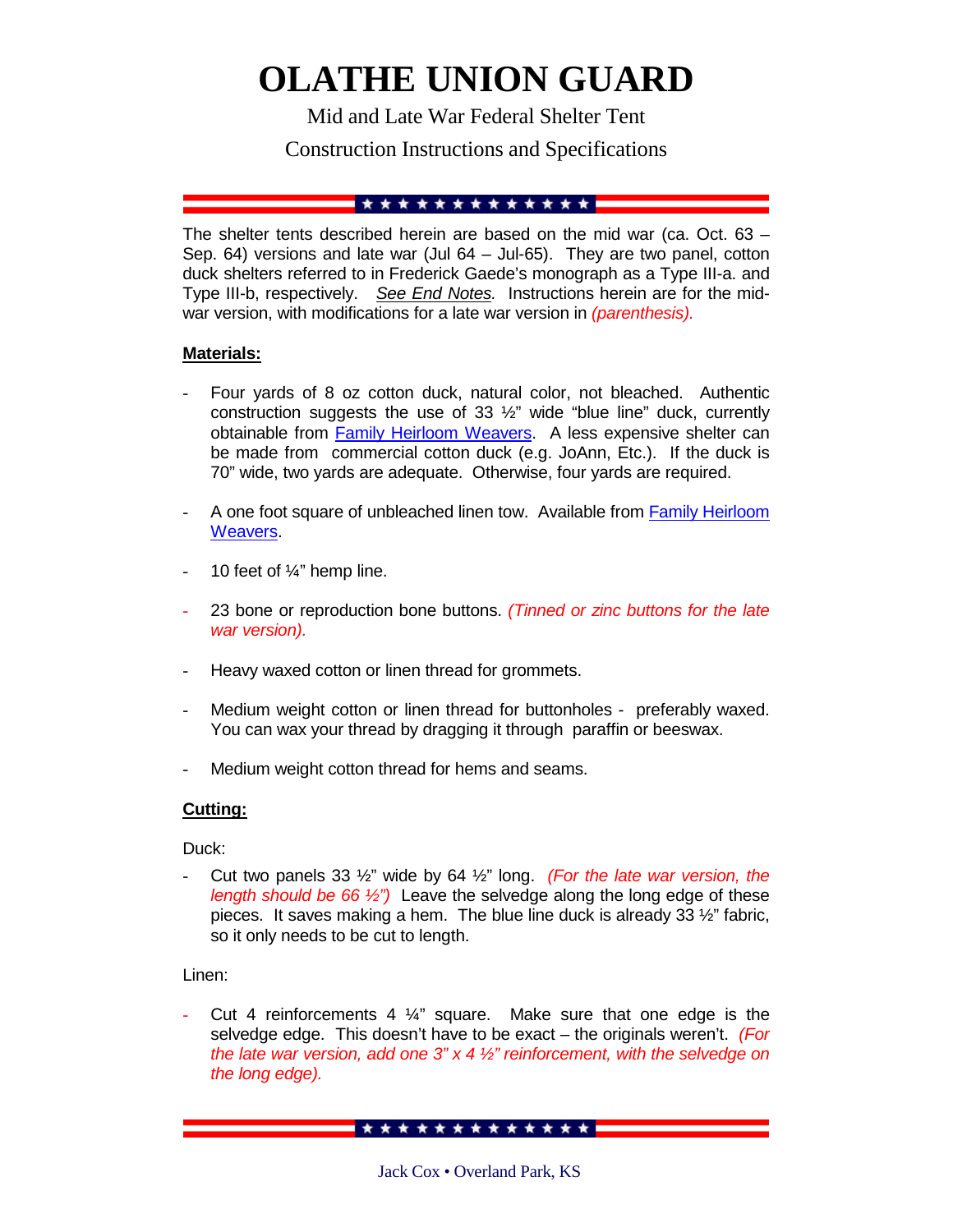Hemp Rope:

- Cut one piece  $6' 10''$  long for guy lines.
- Cut 2 pieces about 12" long for tent loops. *(For the late war version, add a 3rd piece).*

## **ASSEMBLY:**

Machine sewing is used in all construction unless otherwise noted. This specification assumes the use of 33 ½" blue line duck. If you are using "fabric store" duck, you may need to adjust your cutting and assembly somewhat. Fabric store duck will not have selvedge edges along both edges of the fabric.

- 1. With the good sides facing each other, align and pin the edges of the panels together, ensuring that the overall length of the shelter is 66 inches. Machine stitch the panels together.
- 2. Fell the seam. (Figure 1).
	- a. Fold both selvedge edges to one side and press flat. No exotic seam technique is needed, since the selvedge will prevent fraying. *(If using "fabric store" duck, the center seam needs to be flat felled – see instructions in end notes.)*



b. Machine overstitch through all 4 layers of fabric.

- 3. Prepare the reinforcement squares.
	- a. With the selvedge edge to your left, press over a  $\frac{1}{4}$ " hem on the top and right sides of two (2) squares.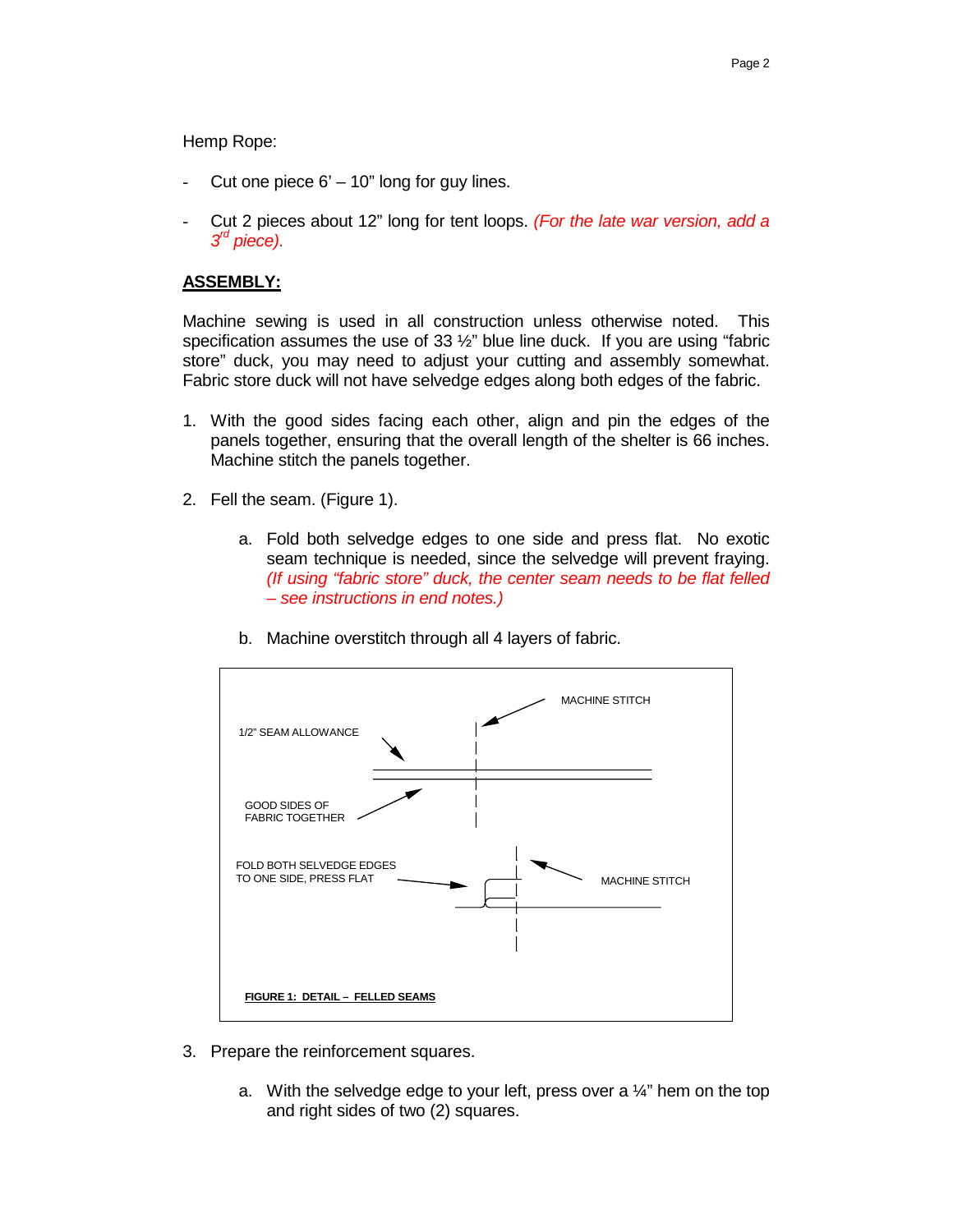- b. With the selvedge edge still to your left, press over a  $\frac{1}{4}$ " hem on the bottom and right sides of the other two (2) squares.
- *c. (For the late war version, place the selvedge edge of the 3" x 4 1/2" reinforcement at the top, and press over ¼" hems on the right and left sides.)*
- 4. Attach the reinforcement squares (See Figure 2).
	- a. Place the selvedge edge of the four corner reinforcements along the selvedge edge of the shelter. Position the raw edge of the reinforcement along the raw edge of the shelter, but 3/4" away to allow for the hem to be sewn later. Make sure that the two pressed edges are to the center of the shelter and are turned under.
	- *b.* (For the late war version, the  $5<sup>th</sup>$  reinforcement is placed at the *bottom center, ¾" from the edge, selvedge to the top.)*



- c. Machine sew the three sides of the reinforcements that will not be captured by the hem.
- 5. Hem the ends of the shelter half (See Figure 3).
	- a. Fold the raw edges up 3/8" and press flat.
	- b. Fold again, same 3/8" and press flat.
	- c. Make sure that the raw edges of all reinforcements are captured in the hem. (See Figure 3).
	- d. Machine stitch the hems  $\frac{1}{4}$ " from the edge.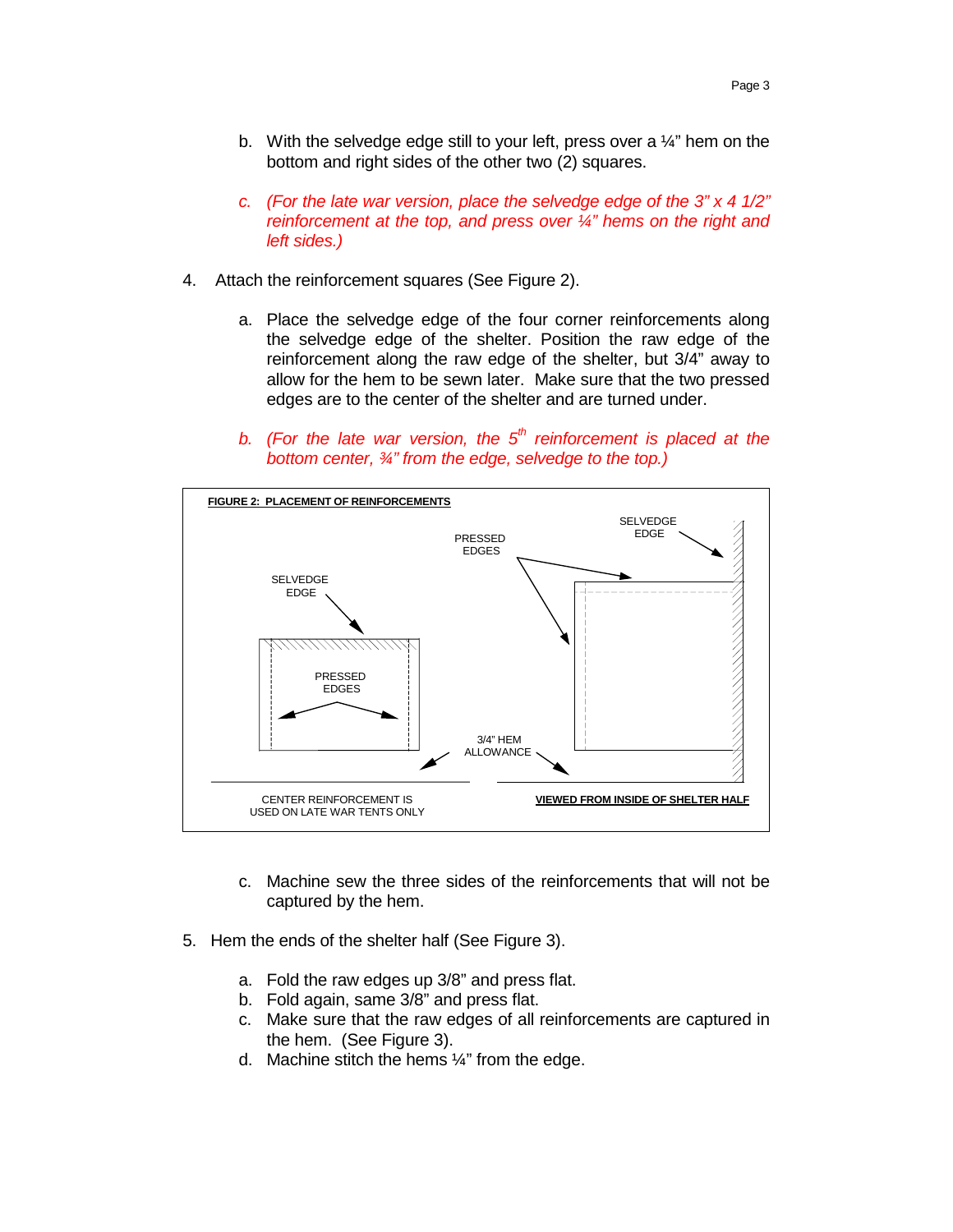



- 6. Mark locations of buttons.
	- a. All buttons are spaced 4" in from the edge of the shelter half.
	- b. Along the top edge (ridge line), mark nine (9) button locations. (See Figure 4). The end buttons are 1" from the end of the shelter half. Mark the remaining buttons on 8" centers.



c. Along the ends, mark the first button 3" from the foot of the shelter half. Mark the remaining 6 buttons on 8" centers. (See Figure 5).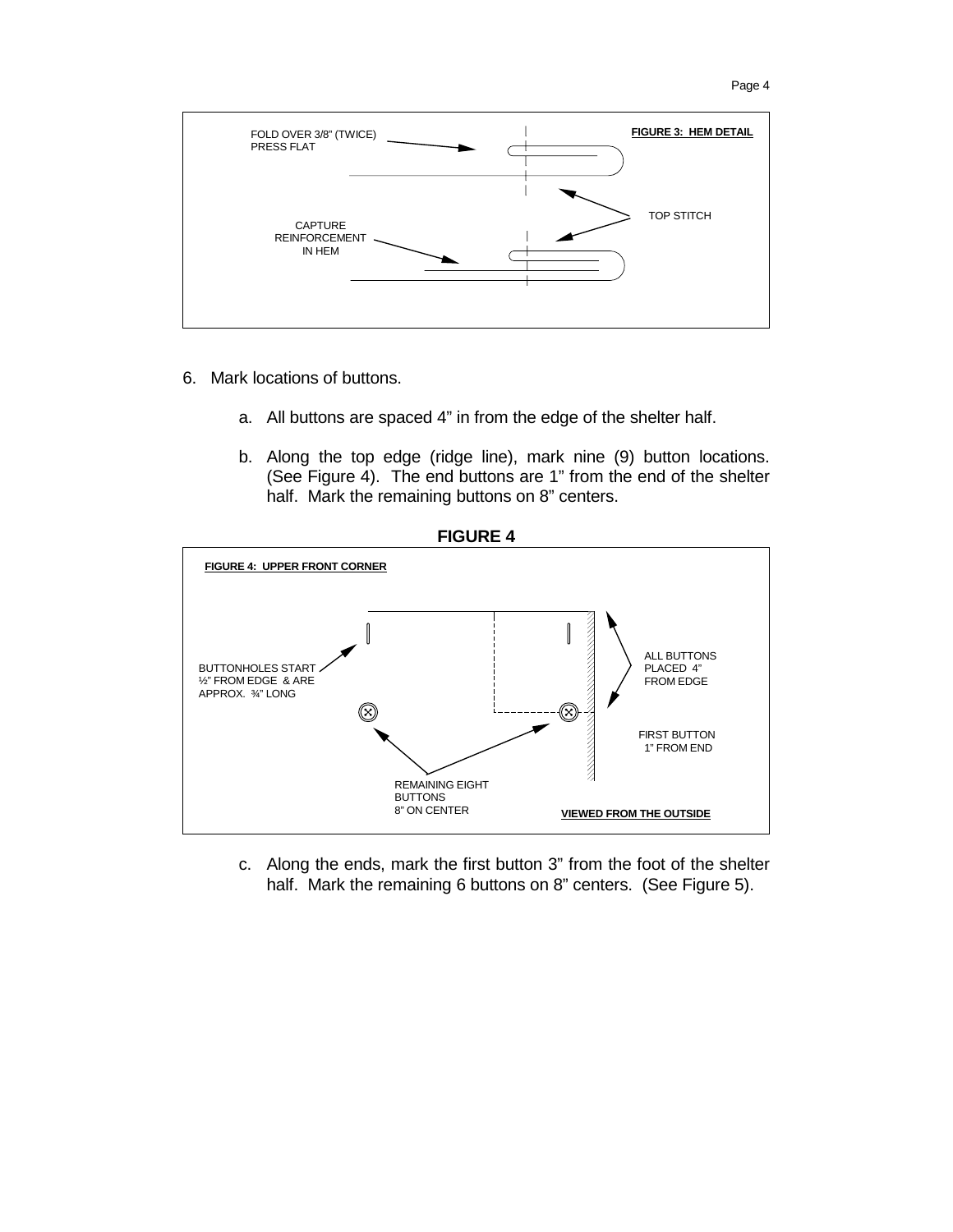

- 7. Mark the locations of the buttonholes. (See Figures 4 and 5)
	- a. Buttonholes should start ½" from the edge of the shelter half.
	- b. Buttonholes should be approximately  $\frac{3}{4}$ " long but check your button size before cutting.
- 8. Cut the buttonholes with an X-acto knife and hand finish. There are a couple of stitch types, but one of the strongest is shown in Figure 6. Use a moderately heavy, waxed cotton or linen thread. Some buttonholes were done with a simple overcast stitch.



9. Locate Grommets for tent loops. See Figures 7 and 8.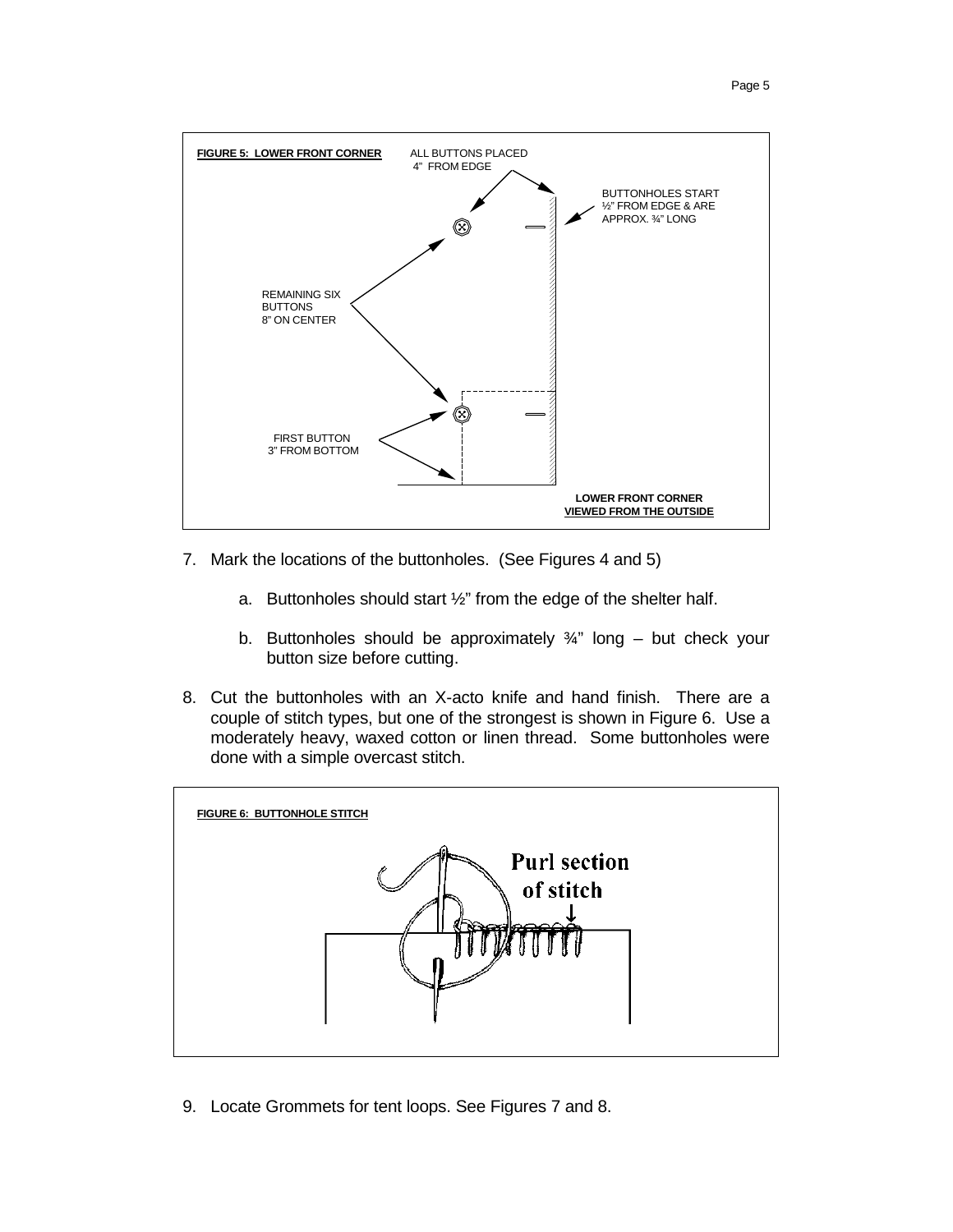



10. Hand finish the grommets.

- a. Cut out grommet holes in all four corner reinforcements (*and the center for the late war version).* The holes should be cut to approximately ¼" diameter. They will enlarge as they are hand finished. They can be cut by hand, but it is best to use a sharpened tool such as a leather punch.
- b. Hand work all of the grommets with a heavy, waxed cotton twine. Use a simple overcast stitch, no buttonhole or other fancy stitching.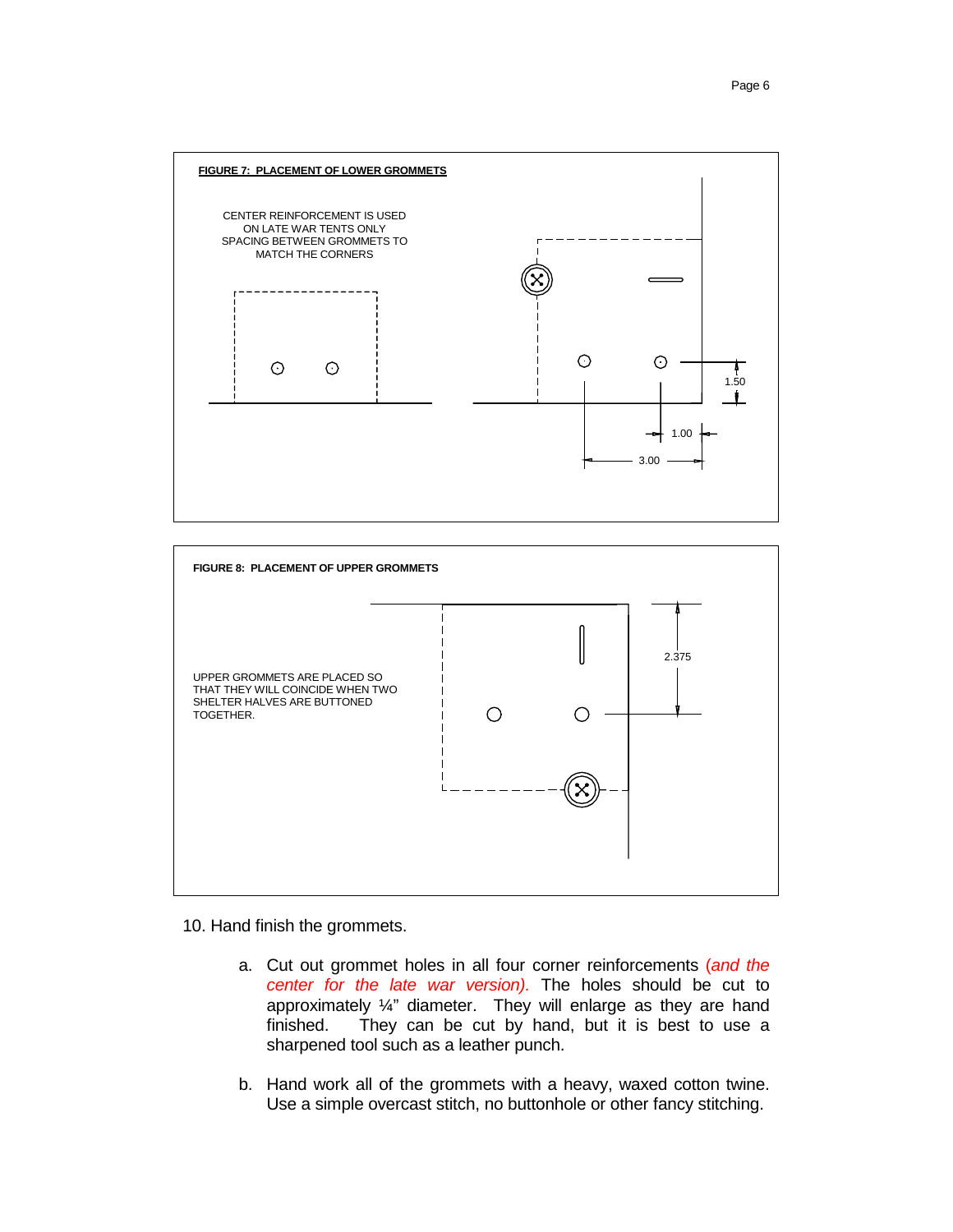Page 7

- 11. Sew on the buttons.
	- a. Use a good strong waxed linen or cotton thread.
	- b. Attach the buttons using an "X" pattern.
- 12. Install the tent peg loops.
	- a. Tie a simple overhand knot near the end of the 12" hemp rope.
	- b. Insert the rope through a grommet from the inside of the tent then back through the other grommet.
	- c. Tie another overhand knot.
	- d. The loop should appear as in Figure 9.



13. **STAND BACK AND ADMIRE YOUR WORK.** . . It was worth it, wasn't it?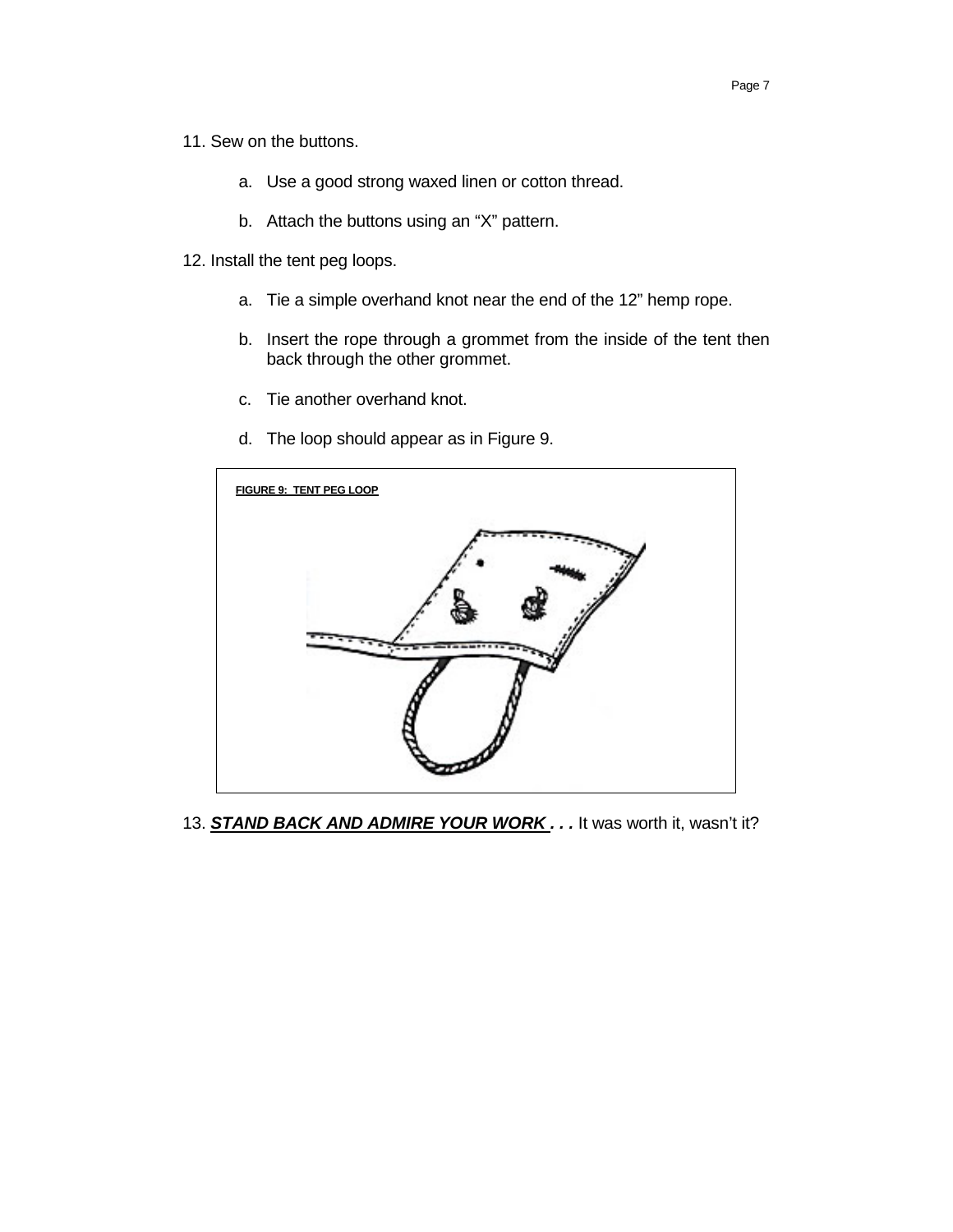## **END NOTES**

General Comments:

Mid war: This type of tent was apparently produced from approximately March 1862 through September 1864. It is designated Type III-a in Gaede's monograph. I have utilized his nomenclature for simplicity and consistency. This tent is characterized by the use of two panels, with the seams running vertically, four corner reinforcements and two tent peg loops. The panels were approximately 33 ½" in width.

*(Late war: This type of tent was produced from approximately July 1864 through July of 1865. Construction is the same as the mid war type, except for the addition of a third reinforcement at the center of the bottom edge, and a third tent loop. The size was slightly different also.)* 

Because of the wide variety of tents, this specification represents a "common use" tent – not necessarily a reproduction of a specific original tent.

## Size:

Mid war: These specifications are for a tent 66" long by 63" wide. This was the *DESIRED* size - within one-half inch - of shelter tents prior the issuance of General Order 60 in December, 1864. G.O. 60 inadvertently changed the size specification due to two typographical errors. The real size of the original tents is difficult to determine because of shrinkage (both before and after issue) and because of the use of many contractors. I specified a length of 66" instead of 66  $\frac{1}{2}$ " so that all of the tents in our unit would match up. It would be a simple matter to adjust these specifications to produce a tent of 66 ½" length.

*(Late War: GO 60 changed the standard size to 66" long by 65" wide.)* 

#### Materials:

Mid War: These tents were commonly made from cotton duck, per this specification, although drill was also used. The corner reinforcements were often made from linen tow – with some exceptions. Buttons were bone or zinc, with bone more common. Guy lines and tent loops were mostly hemp, although some Manilla (sic) was used. Thread for sewing was waxed cotton or linen.

*(Late war: Materials were the same, except that virtually all were made of duck, and buttons were tinned or zinc.)* 

#### Reinforcements:

Mid war: Reinforcements were placed on the inside of the tent at each corner, a total of only four. They were approximately 4" x 4" in size although by no means uniform.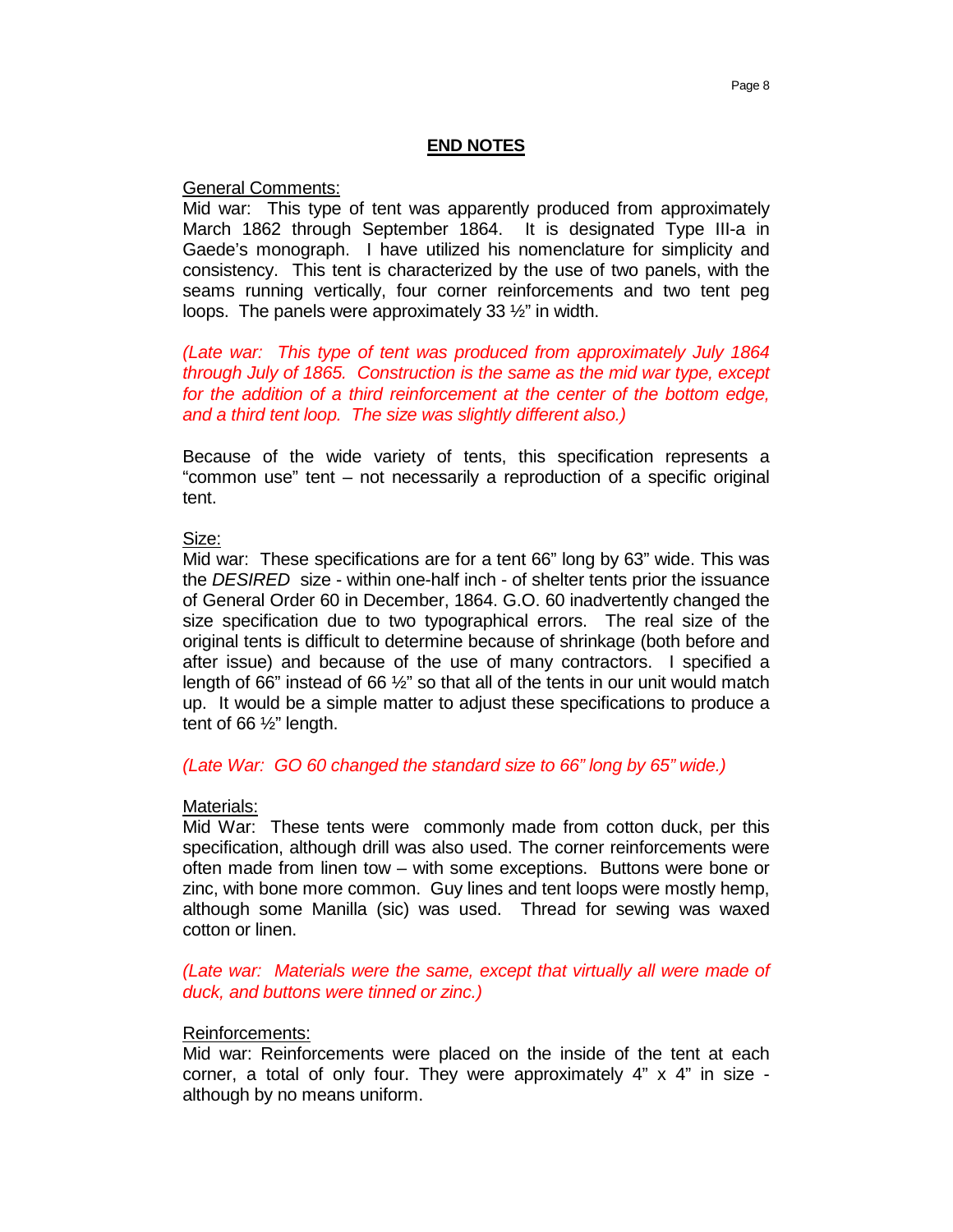*(Late war: A 5th reinforcement was added at the center bottom. It was typically rectangular – approximately 3" x 4" - but again, not uniform.)* 

## Grommets:

Mid war: Eight grommets were made in each tent, two in each corner reinforcement. The grommets in the top of the tent were placed so that the holes would coincide when two halves were buttoned together. The outermost grommet hole was approximately one inch from the end of the tent. Innermost grommets varied somewhat. Some grommets were more like slits than circles, in order to accommodate tent poles.

*(Late war: Two more grommets were added – in the reinforcement at the bottom center. They should be centered, and of the same spacing as those in the two bottom corner reinforcements.)* 

## Buttons:

Each shelter half had twenty-three buttons, arranged as follows:

Along the top (ridge line) of the shelter half, nine buttons. The line of buttons is four inches from the top. The first button is placed one inch from the end, and subsequent buttons at eight inch intervals, placing the 9th button one inch from the other end.

Both ends of the tent have the same seven button configuration. As on the top, the buttons are set in four inches from the edge. The first button is placed three inches from the bottom, and the remaining six are at eight inch intervals.

## Buttonholes:

The buttonholes are set in line with the buttons, with the edge of the buttonhole approximately one-half inch from the edge of the fabric. Buttonholes are about three-fourths inch long.

## Construction:

Almost all tents of this vintage have machine sewn long seams, hems and reinforcements. The selvedge edges of the fabric were used to reduce manufacturing labor. The only seams in the body were for joining the two panels. The only hems were at the top (ridge pole edge) and the bottom edge. The grommets and buttonholes were hand sewn. Buttons were sewn using an "X" pattern in the stitching.

## Other Notes:

This specification is based on the use of  $33 \frac{1}{2}$ " wide "blue-line" duck. If common "fabric store" duck is used, the center seam must be flat felled, since no selvedge edge would be available. (See instructions below.)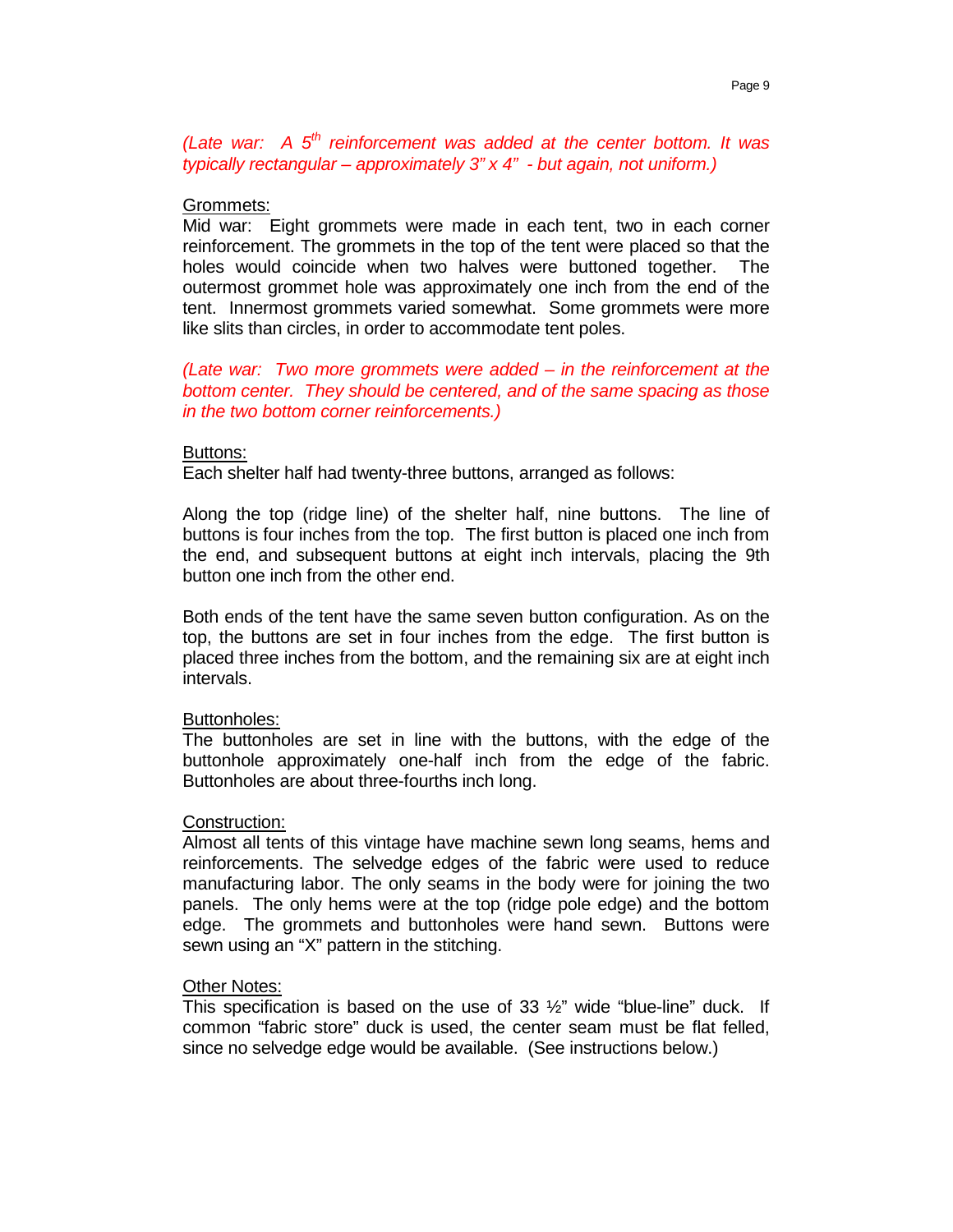Both hemp and Manilla (sic) line were used with shelter halves, but it appears that hemp was accepted and the most common prior to the revised specifications of 1864. Therefore, this specification uses hemp line.

I cannot verify the spacing of the grommet holes in the corner reinforcements. However, based on the buttonhole and button spacing, the grommets in the upper corners must be placed at the specified dimension in order for the grommets to match when the halves are buttoned together. The grommets may have been closer together than the 2.0" specified, but the outside grommet always appeared to be about 1" from the edge.

#### **Instructions for Flat Felled Seams**

- a. Press seam open.
- b. Cut off half of one seam allowance.
- c. Fold long seam allowance slightly less than in half and press flat.
- d. Fold long seam allowance over cut seam allowance and press flat.
- e. Machine overstitch through all 4 layers of fabric.



One valuable reference for this "how-to" specification was: "The Federal Civil War Shelter Tent," Frederick C. Gaede, O'Donnell Publications, 7217 Popkins Farm Road, Alexandria Virginia 22306. I highly recommend this monograph to anyone wishing to do further research.

Jack Cox Olathe Union Guard 9 July, 2001